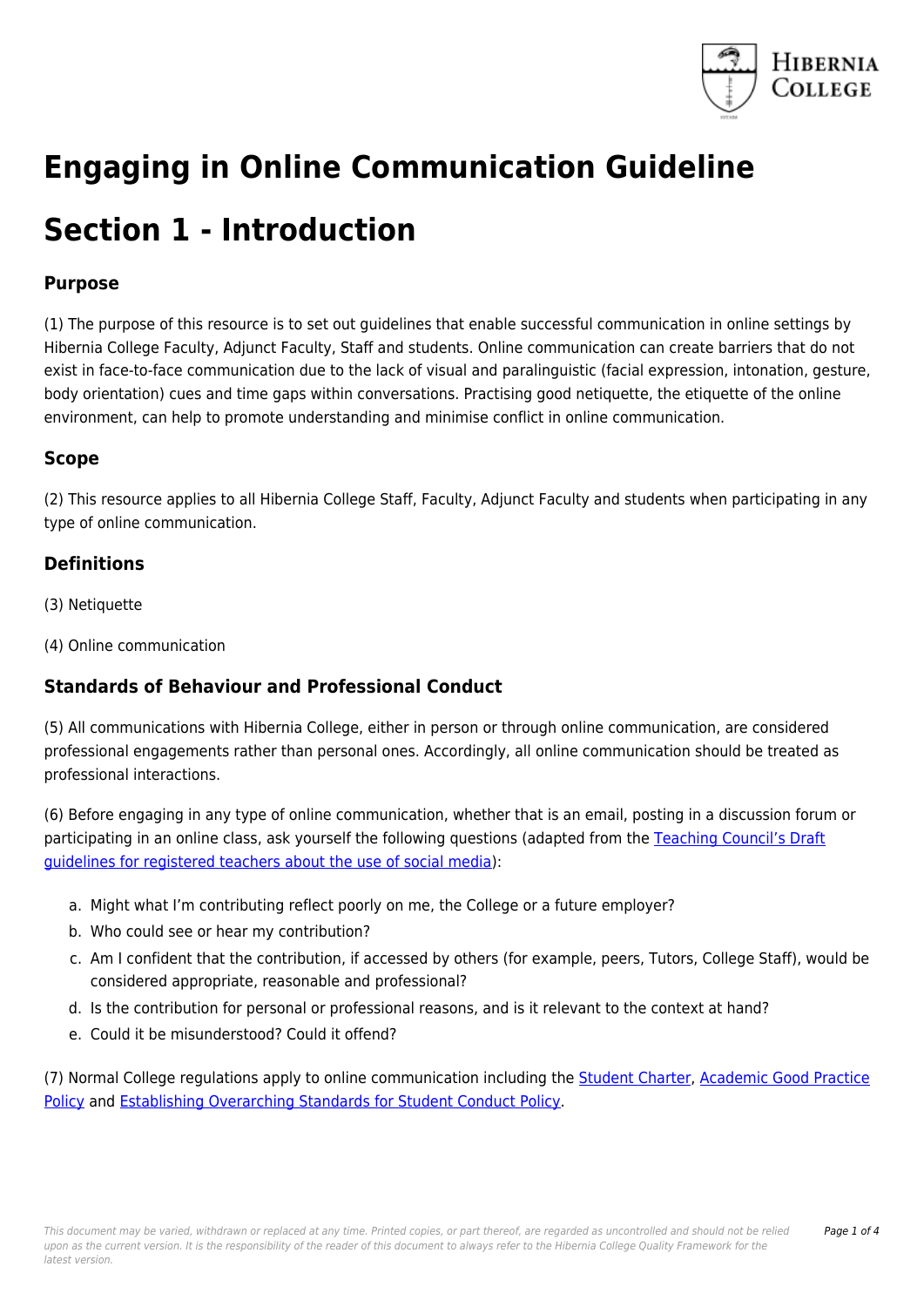## **Section 2 - Netiquette in Online Communication**

| <b>Standards and values</b>          | Apply the same standards and values online that you would in the rest of your College life. Online<br>communication is subject to the same expectations of behaviour as all other College interactions.                                                                                                                                                                                                                                                                                                                                           |  |
|--------------------------------------|---------------------------------------------------------------------------------------------------------------------------------------------------------------------------------------------------------------------------------------------------------------------------------------------------------------------------------------------------------------------------------------------------------------------------------------------------------------------------------------------------------------------------------------------------|--|
| <b>Response times</b>                | In all online communication, try to respond in a timely manner. However, it is not reasonable to<br>expect immediate responses. It can be helpful to indicate response times to set clear expectations.                                                                                                                                                                                                                                                                                                                                           |  |
| <b>Being kind and</b><br>respectful  | Be kind, courteous and respectful in all your online interactions. Respect the views and opinions<br>expressed by others. Criticise the idea, not the person.                                                                                                                                                                                                                                                                                                                                                                                     |  |
| <b>Being mannerly</b>                | 'Please' and 'thank you' are still important online. Avoid using CAPITALS when typing as it can imply<br>that you are shouting. Sarcasm, wit and humour can be lost in translation and so should be used with<br>care. Don't dominate a discussion.                                                                                                                                                                                                                                                                                               |  |
| <b>Being prepared to</b><br>forgive  | It can be easy to misinterpret others or misrepresent ourselves. Avoid 'flaming' an interaction by<br>quickly reacting if you see something that offends or upsets you online because it may be<br>unintended. If it is appropriate to reply, take a break before replying.                                                                                                                                                                                                                                                                       |  |
| <b>Being positive</b>                | Engage positively in your online interactions. Connect with, encourage and support others. Share<br>information and provide constructive feedback. Bullying, harassment and discrimination are not<br>acceptable in any medium. Online interactions should not be not derogatory or offensive.                                                                                                                                                                                                                                                    |  |
| <b>Staying within the</b><br>law     | Remain aware of your responsibilities to act within the law in relation to defamation, copyright, data<br>protection and so on. Do not share confidential information about yourself or others. Do not post<br>anything you would not be happy to see printed in a news article.                                                                                                                                                                                                                                                                  |  |
| Acknowledging<br>others              | In online communication, our typical visual cues such as nodding, smiling or frowning are significantly<br>reduced or removed entirely. To show people that we are listening, it is good netiquette to overtly<br>acknowledge and support people's input either verbally or in a text response.                                                                                                                                                                                                                                                   |  |
| Grammar                              | Always try to use simple language as well as correct punctuation, spelling and grammar. Do not use<br>overly verbose language or slang that would not be appropriate in a professional setting. Equally, be<br>forgiving about others' grammar mistakes. Giving out to a peer because they used 'your' instead of<br>'you're' is not good netiquette.                                                                                                                                                                                             |  |
| <b>Creating posts</b>                | In discussion forums, always check to see if there is an existing post similar to what you want to<br>discuss before creating a new a thread. When creating a thread, always give your message a clear<br>and concise subject title to make it easier for others to identify. Do not create posts that are not<br>relevant to the discussion.                                                                                                                                                                                                     |  |
| Seeking your own<br>answers nrst     | If you are confused about an assessment or a College process, it can be your first instinct to<br>immediately ask a question. Before asking, see if you can figure it out on your own.<br>For questions related to programme delivery, check your course calendar. For assessment queries,<br>check the assignment brief and forum to see if your query has already been addressed. For policies<br>and procedures, check the Hibernia College Quality Framework.                                                                                 |  |
| <b>Preparing technology</b>          | Technology should always be tested in advance of a class. Ensure that your microphone, camera and<br>any other necessary technology are working. Keep your audio muted in online classes, unless you<br>wish to speak.                                                                                                                                                                                                                                                                                                                            |  |
| Social presence in<br>online classes | Students are required to use full names in online classes. The use of pseudonyms or nicknames is not<br>permitted. Turning on cameras is a great way to enhance social presence in the online classroom,<br>even for a few minutes at the beginning of class as an icebreaker. Use Zoom 'reactions' or the<br>comment box to indicate that you want to ask a question, but do not use the chat box to discuss non-<br>class-related topics. Remember that 'private' messages appear in the chat transcript, so treat these<br>as public messages. |  |

## **Section 3 - Guidelines for Online Collaboration for Academic Purposes**

(8) Online collaboration is a fantastic way to build communities of practice in blended learning. Careful design and use of evidence-based practice can set Faculty, Adjunct Faculty and students up for success in the online learning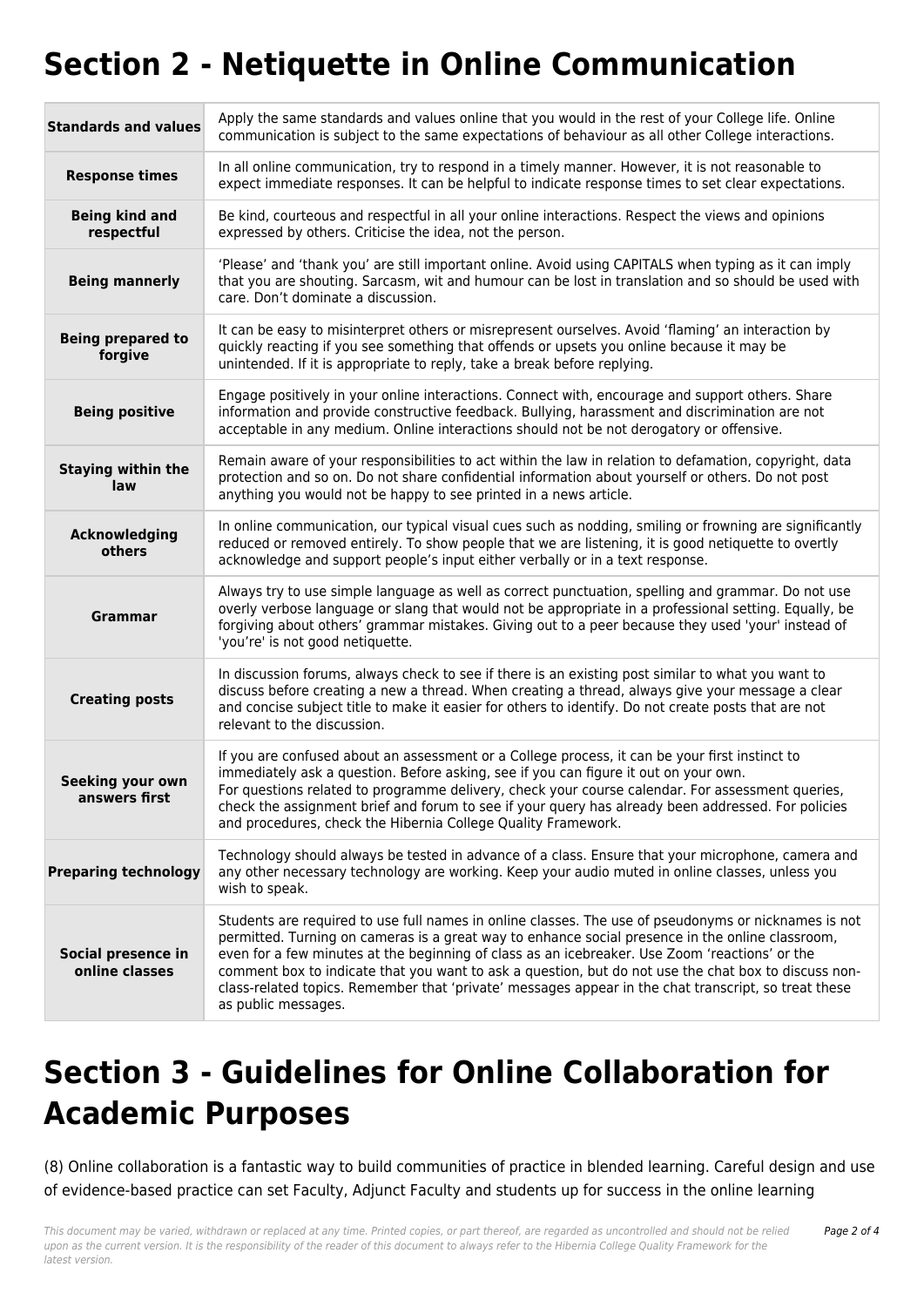environment.

The following principles should be applied when using online collaboration:

- a. All collaboration should have a specific purpose, be aligned to module learning outcomes, where appropriate, and have a clear rationale and benefit for learners.
- b. Users should ensure they are posting to the correct forum and cross-posting should always be avoided.
- c. Availability and expectations for engagement should be clearly defined from the outset. Some users may prefer working non-standard hours, but everyone should have a reasonable expectation of when they can expect to receive a reply, if replies will be given to individual posts, or to general themes, or at all. Urgent queries should not be posted to forums that do not have continuous monitoring.

#### **Guidelines for Students**

(9) Students should respond to posts and engage with their peers to show that they are listening and engaging.

(10) Students should direct their peers to queries that have already been answered to promote collegiality.

(11) Students should take care to avoid 'nuisance posting', which can include repeating queries that have already been addressed, posting off-topic content or dominating discussions rather than engaging in constructive discussions.

(12) Private modes of communication such as email or phone should be used when students have sensitive personal queries that they wish to discuss with a staff member.

(13) The [3C&Q model](https://transliteratelibrarians.weebly.com/uploads/3/7/4/2/37427333/publishing_sharing_and_commenting2.pdf) can be used to engage in collegiate and constructive discussions.

### **Guidelines for Faculty and Adjunct Faculty**

(14) Faculty and Adjunct Faculty should post early and regularly to model behaviour and responses to show students they are listened to and to make sure that discussions stay on track.

(15) If the number of students participating in a collaborative discussion is high, encourage students to answer each other's queries and to provide signposts to correct answers to allow for more targeted moderation.

(16) Summarising key points or creating an FAQ section at the end of a thread can be a good way to address common queries rather than responding to repeated queries.

(17) If individual students are not engaging, contact them using a more private mode of communication such as email or phone to check in on their progress. Equally, private modes of communication should be used to contact students individually, and as early as possible, if negativity arises in a collaborative space.

(18) Where participation in collaboration is graded, it should be graded for quality rather than quantity. It can help to create a two-staged process where students answer a directed prompt and are required to build on that response and others' responses at a later date to avoid a last-minute flurry of activity.